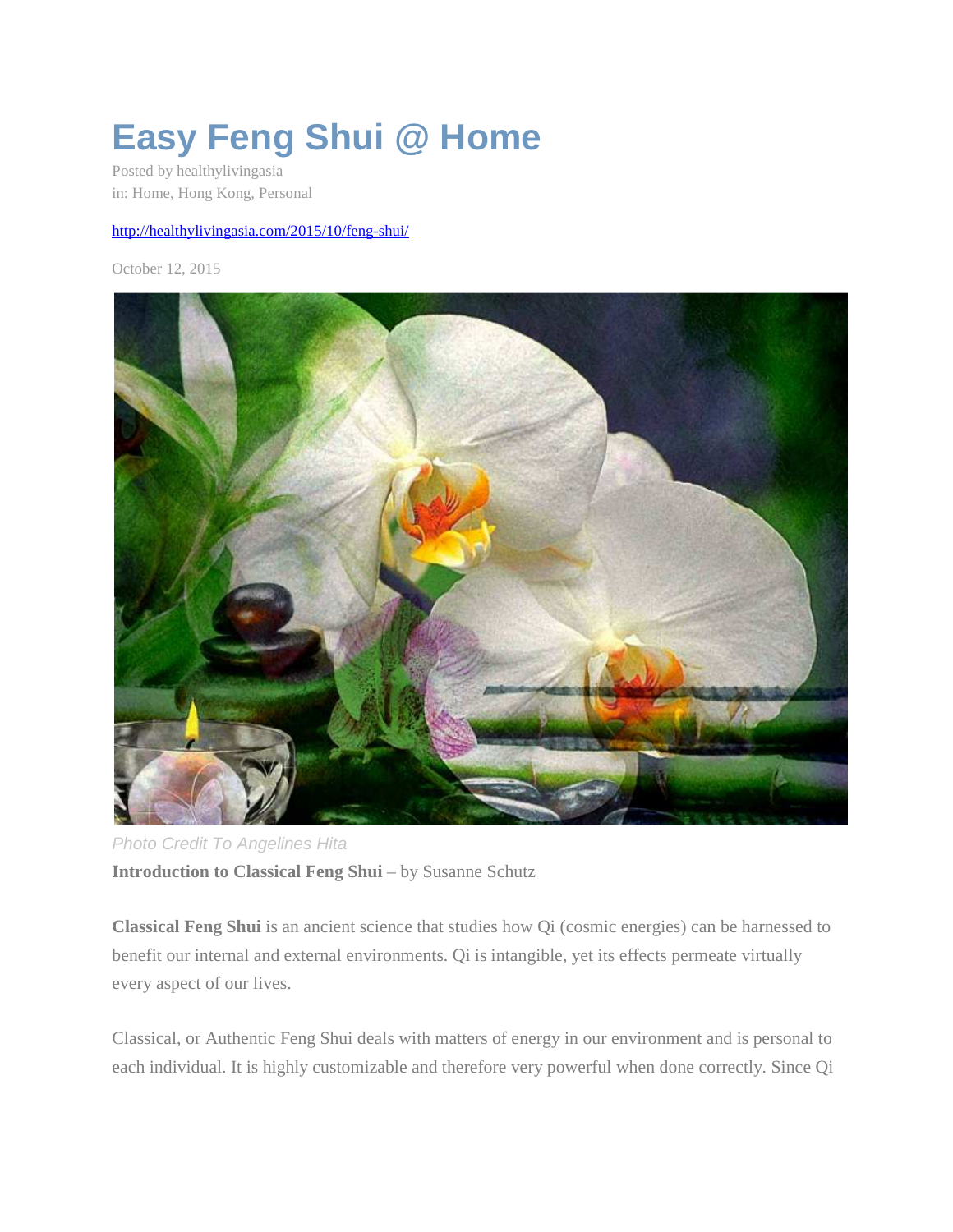is a natural phenomenon that can neither be created nor destroyed, it also cannot be generated by man-made objects such as decorative items and designs.

The goal of Classical Feng Shui is to identify sources of positive Qi within an environment and position a property, and ourselves within that property, to receive this positive Qi. One of the cornerstones of Classical Feng Shui is the notion that 70% of what influences you inside your home actually happens OUTSIDE, such as the interaction between external landforms, neighbouring buildings and other built-up structures. Consequently, if you live in an environment that has largely negative external features, you simply do not have much to "tap into", regardless of how you position your bed or where your door is located.

There are, nevertheless, a few general guidelines for internal Feng Shui that are fairly simple and straightforward to implement and will help balance the internal Qi flow within your home. Classical Feng Shui focuses on three key areas within a home: the main door, the kitchen, and the bedroom(s). If you are working from home, then the home office is also taken into consideration. All other areas are considered secondary.



## **Main Door**

The main door is considered the "Qi Mouth" of a house. It is through the main door that most energy enters your home. It is therefore extremely important that the main door is not affected by any negative internal or external features so Qi can enter smoothly.

- Keep the area of your main door clutter-free and remove all potential obstacles. Invest in a shoe cabinet and an umbrella stand in order to keep this area clear.
- If the main door is in a straight alignment with a toilet, keep this toilet door closed at all times. Otherwise the Qi entering the home will not be able to disperse freely through the house, but rather collects in the toilet where it is rendered useless.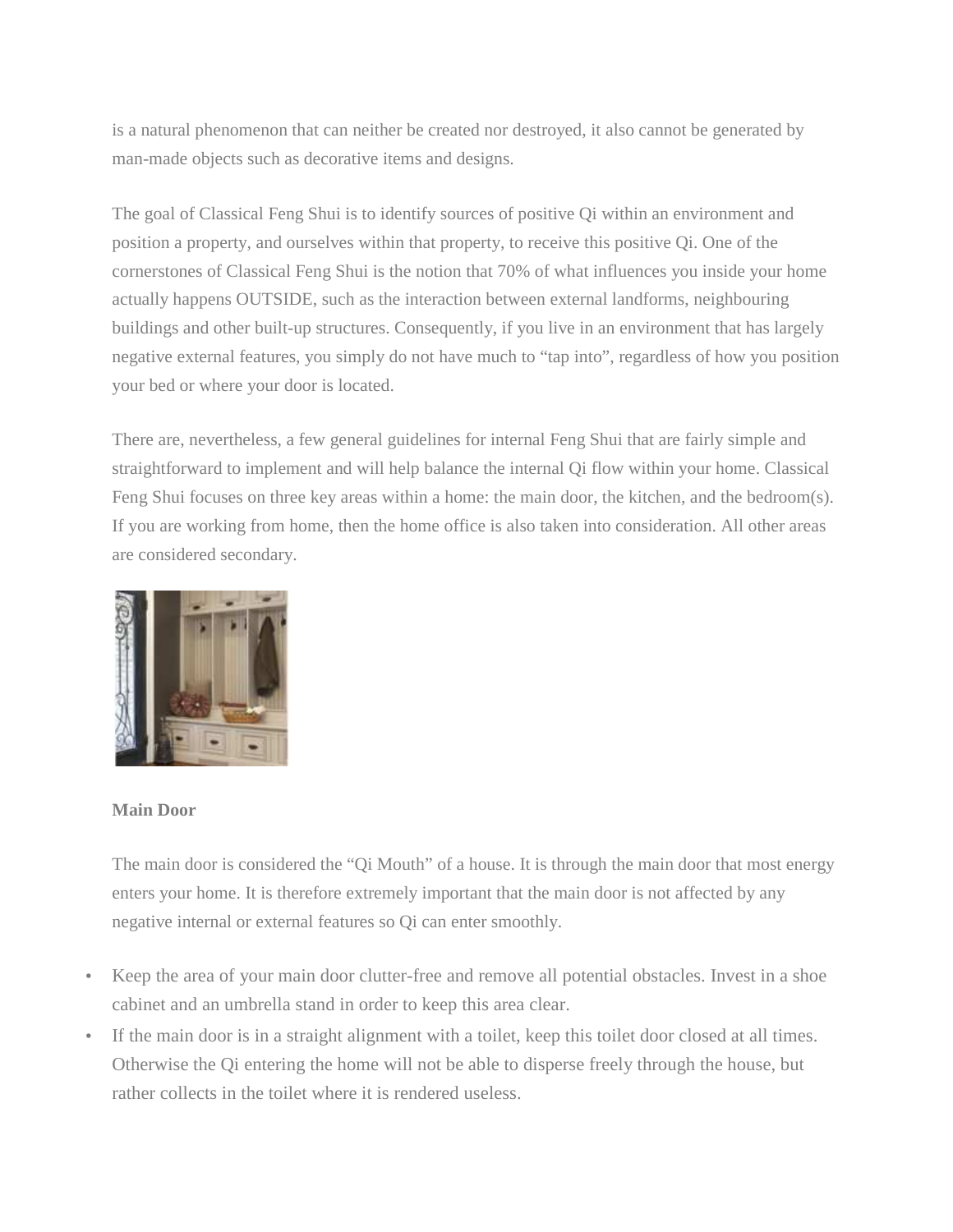

## **Kitchen**

The kitchen is where we prepare meals for our family. It therefore plays an important role in the health and wellbeing of all family members.

- Avoid apartments or houses where the kitchen is located right in the center of the property. The center is the heart of a property. Locating a kitchen in this area will cause long term, chronic health issues and illnesses.
- Avoid a "Fire-Water-Clash" by ensuring the sink and the stove have at least 1-2 feet between one another if placed directly next to each other. If the gap is less than 1-2 feet, put up an artificial barrier in between, such as a spice rack, a thin plywood or metal partition.
- Ensure that the stove is always placed against a solid wall, never as an island in the center of the kitchen without a solid backing.
- Avoid having the stove in direct alignment with the kitchen door. In such a situation, either move the stove or place a console or table in between the door and the stove.



**Bedroom**

Considering how much time we spend in the bedroom sleeping and recuperating, this is arguably one of the most important areas in every home – both for wealth and health.

The bedroom is supposed to be serene and quiet. Avoid placing a TV in the bedroom, it makes the room "too active".